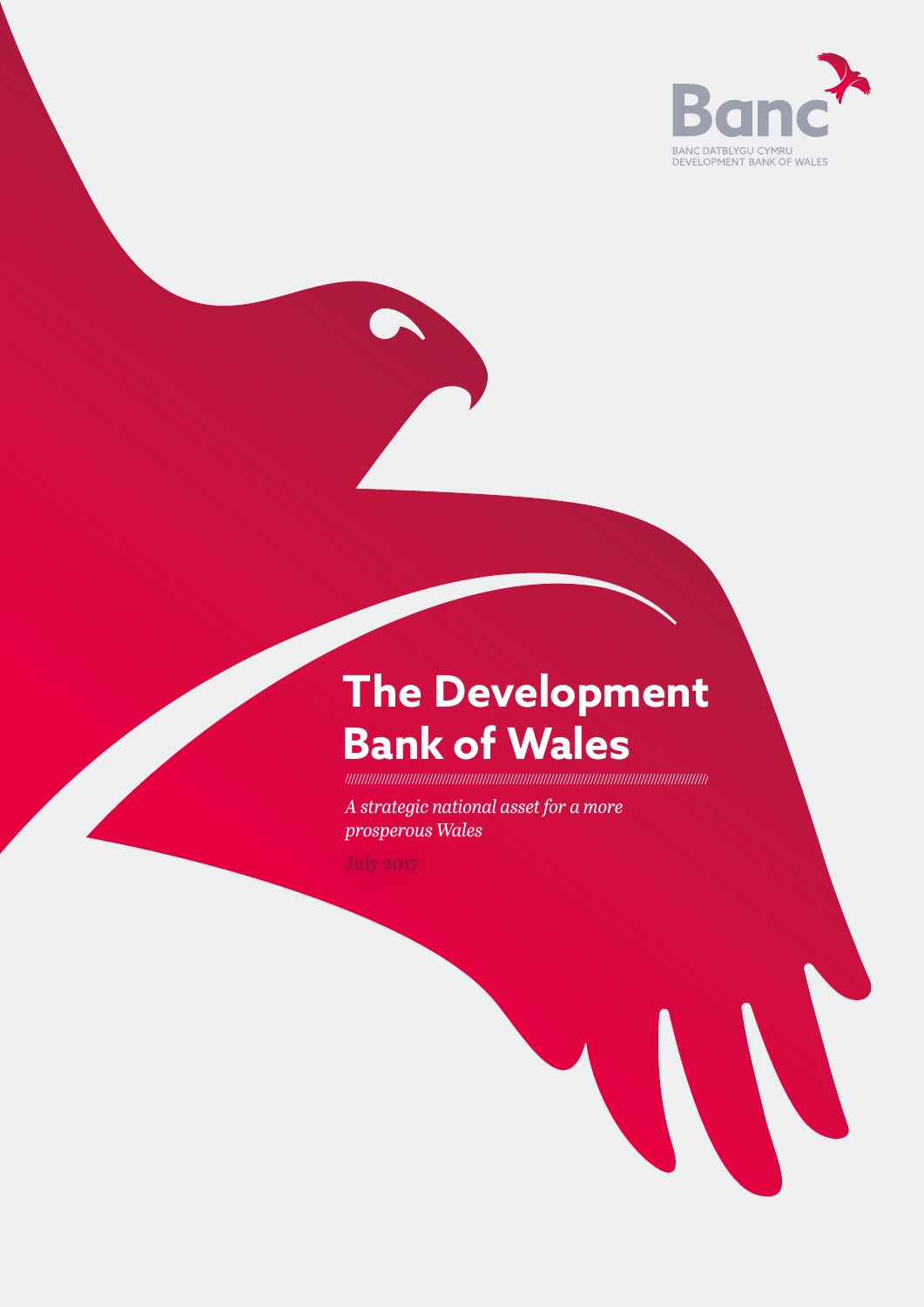### **Foreword**

*For Wales to prosper, our businesses need to prosper* When our businesses thrive, they create a higher number of better quality jobs. The taxes they pay strengthen our public finances. The people they employ strengthen our communities. When Welsh businesses are strong, Wales is strong.

#### *For our businesses to thrive, they need finance*

In the past, Welsh businesses would have turned to banks to access finance. But since 2008, face to face contact with banks has reduced and support withdrawn for more risky investments such as business start-ups, with small-to-medium enterprises (SMEs) hardest hit. At the same time, the pressure on public finances has restricted Government's ability to intervene. Wales has benefited from support from Europe in the past, but the United Kingdom's decision to leave the European Union means that in 2023 that EU funding will stop. During uncertain times and without alternative sources of finance, many businesses may struggle to survive and grow.

*The Development Bank of Wales will fill the gap between the finance the private sector supplies and the funding our businesses demand*  On the one hand, it will serve Welsh businesses, giving them the capital they need to grow. On the other hand, it will serve Welsh Government, by directing public funds to where they can have most impact – on a larger scale, at a faster speed, and in a sustainable way.

#### *The launch of the Development Bank of Wales marks a step change in Government-backed funding for Welsh businesses*

The Development Bank of Wales will lend and invest more money, through a wider range of financial products which will be informed through the creation of an Intelligence Unit. The Intelligence Unit will seek to better understand the Welsh market and the needs of businesses. This will ensure the ability to respond quickly to changes in supply and demand in the Welsh market with suitable tailored products. The Development Bank will work more closely with Business Wales, to ensure Welsh businesses get support and advice alongside finance. In doing so, it will play a pivotal role in securing a prosperous future for Wales.

Giles Thorley *Chief Executive*

#### The Development Bank of Wales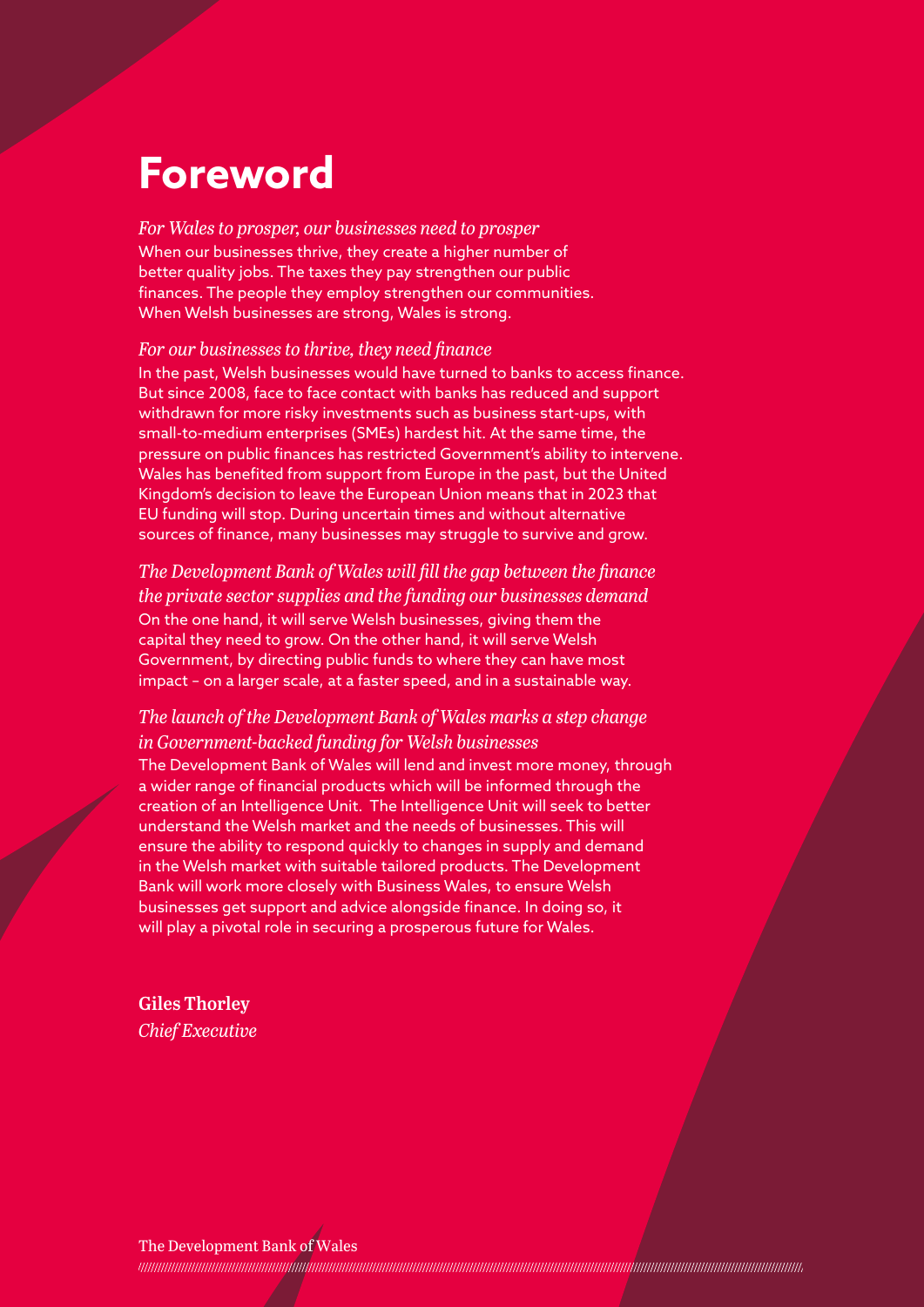# **The Development Bank of Wales** *highlights*



Generating more than

of investment support for Wales over the next five years





annum



Investing over



per annum in SMEs within five years



Increased micro finance support from







Private Sector Investment over the next five years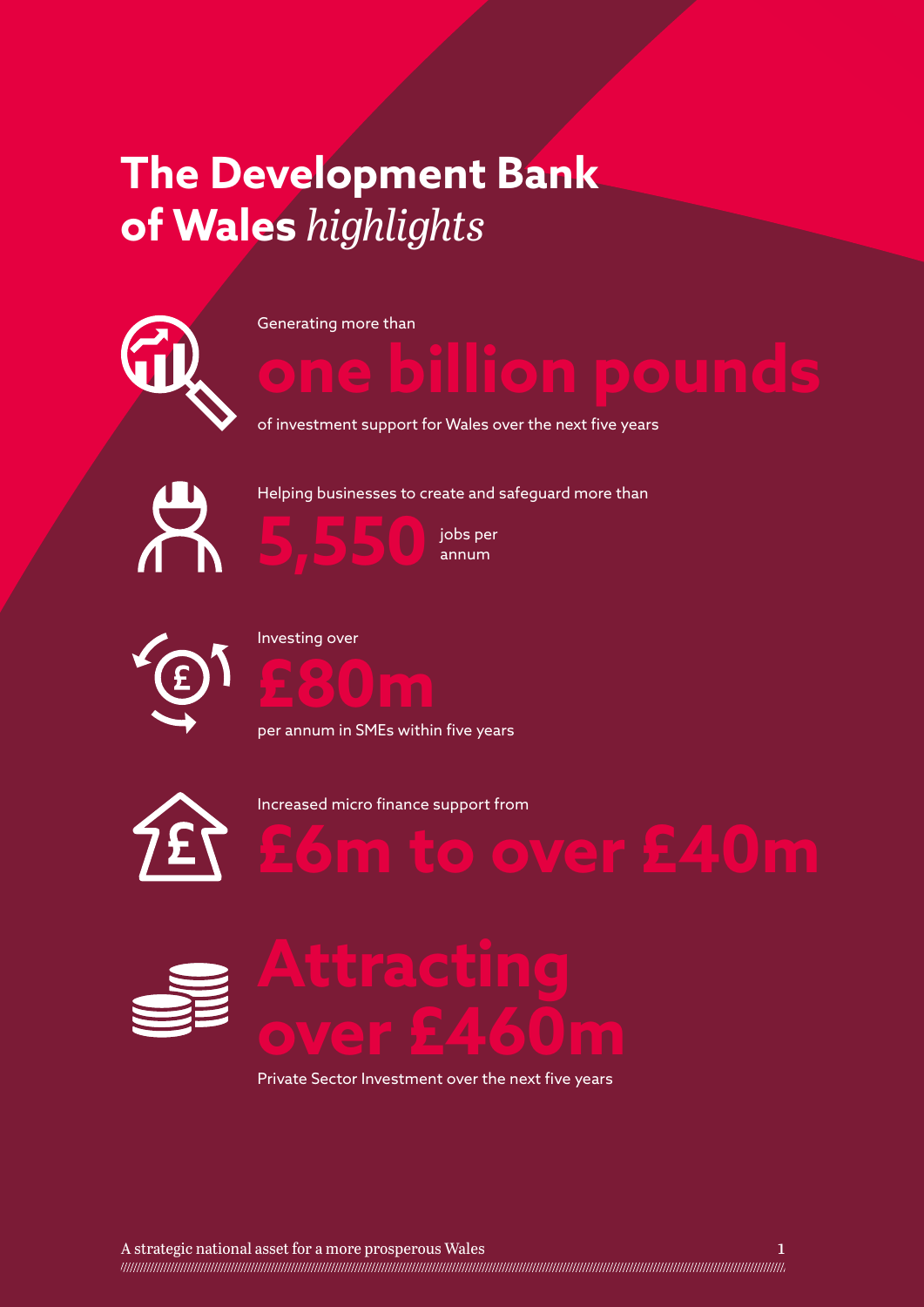# **Why Wales needs a Development Bank**

#### *Private sector lending is contracting*

The 2013 *Access to Finance Review Stage 2 Report* identified a considerable gap between the funding our businesses need and the finance the market is prepared to provide. Two years later, the 2015 *Feasibility Study into the Creation of a Development Bank for Wales* found that this funding gap was getting wider, with the situation in Wales worse than in England and Scotland.

#### *99% of the 250,000 businesses in Wales are either SMEs or micro-businesses employing fewer than 9 people*

Since 2008 small businesses have struggled to find growth capital. Now more than ever businesses need to know that they will continue to be able to access much needed finance. It isn't just the newest businesses that need increased support. The Rowlands review found that the funding gap was even more acute for well-established SMEs seeking between £250,000 and £10 million.

#### *The United Kingdom's decision to leave the European Union creates more uncertainty*

Economic uncertainty is likely to make it more difficult for businesses to access finance. The UK's decision to leave the EU will create opportunities and threats. Welsh businesses need access to finance in order to exploit the opportunities and deal with the threats. Finance Wales has been able to assist Welsh businesses using EU-financed programmes since 2001 but the UK's decision to leave the EU means that no further EU funding will be available after the existing programme ends in 2023. The sustainable funding delivered through the development bank will assist in maintaining business confidence through these uncertain times.

#### *Governments across the world use development banks to promote economic development*

Since 2008, they have assumed a countercyclical role, scaling up their lending operations as commercial banks scaled theirs down. A Development Bank of Wales would become a cornerstone for delivering Welsh Government priorities, driving up long-term growth, and creating and safeguarding higher quality jobs.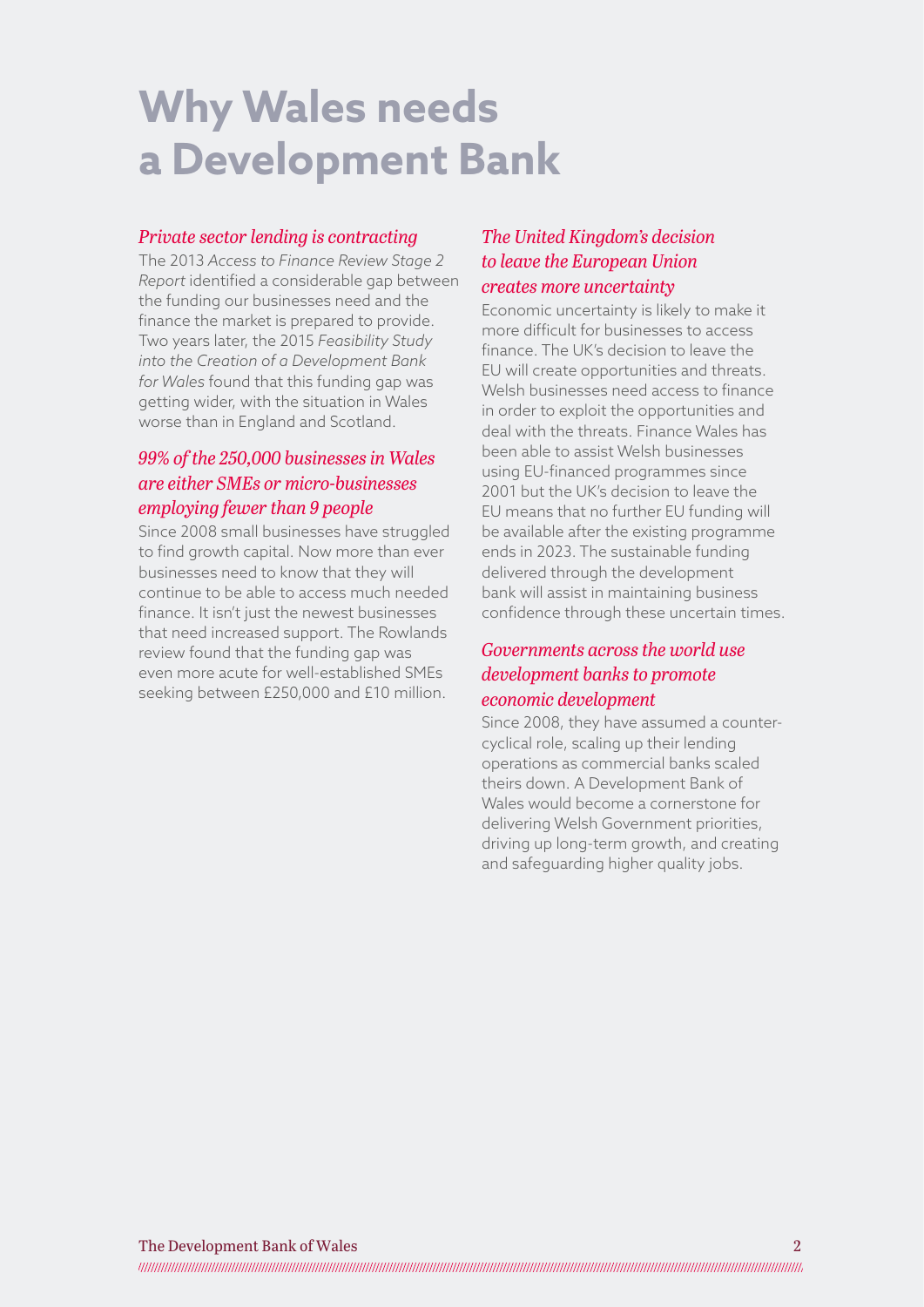# **What the Development Bank of Wales will do** *overview*

*The Development Bank of Wales' mission is to unlock potential in the economy of Wales by increasing the provision of sustainable, effective finance in the space between the demand and the market. Its vision is to be a unique resource for Wales, creating long-term value by delivering financial services – enhancing a dynamic, competitive Welsh economy.* 

*It will lend and invest funds directly with Welsh businesses* The Development Bank of Wales will generate returns on investments in Welsh Businesses which can then be reinvested into further businesses. Businesses will be able to come direct to us to access the finance they need. We will make it a priority to deliver great customer service through face-to-face relationships and a commitment to understanding Welsh businesses and their needs.

#### *It will also attract additional funds from third parties*

To increase the impact of the investments we make, we will build relationships with private and public financial institutions across the UK and raise Wales' profile globally as a first-class place to do business and invest sustainably. Private sector investors will be encouraged to invest in individual businesses, but also at a fund level.

*To increase accessibility to the Bank's service, we will invest in a better digital experience* We will build a new website with customer experience at the heart of its design.

We will also build a digital platform that lets businesses apply for funding online, register for updates and chat with us direct. When businesses make funding applications, our new customer relationship management system will integrate these with our internal processes, so businesses get a seamless experience.

#### *It will complement the private sector, not compete with it*

The Development Bank of Wales will exist to finance viable businesses that the market can't or won't serve. For instance, the Bank will work with early-stage businesses, including start-ups, where the market is reluctant to take on the risk. Where we find businesses that would be better supported by mainstream finance, we will refer them to other providers. In many cases the DBW will invest alongside the private sector to create a viable funding package.

#### *It will focus on the needs of micro to medium businesses in every region of Wales*

The Development Bank of Wales will focus on micro-businesses and SMEs. But it will also have the flexibility to support larger businesses. It will operate an 'all Wales' policy, monitoring the impact of the investments it makes to make sure that every region of Wales benefits.

*It will operate a self-funding model* The Development Bank will be selfsustaining and will not require financial support for its core operating costs from Welsh Government and its use of recycling of funds and robust investments strategies will maximise the impact of taxpayers funding and provide value for money in delivery of Government priorities.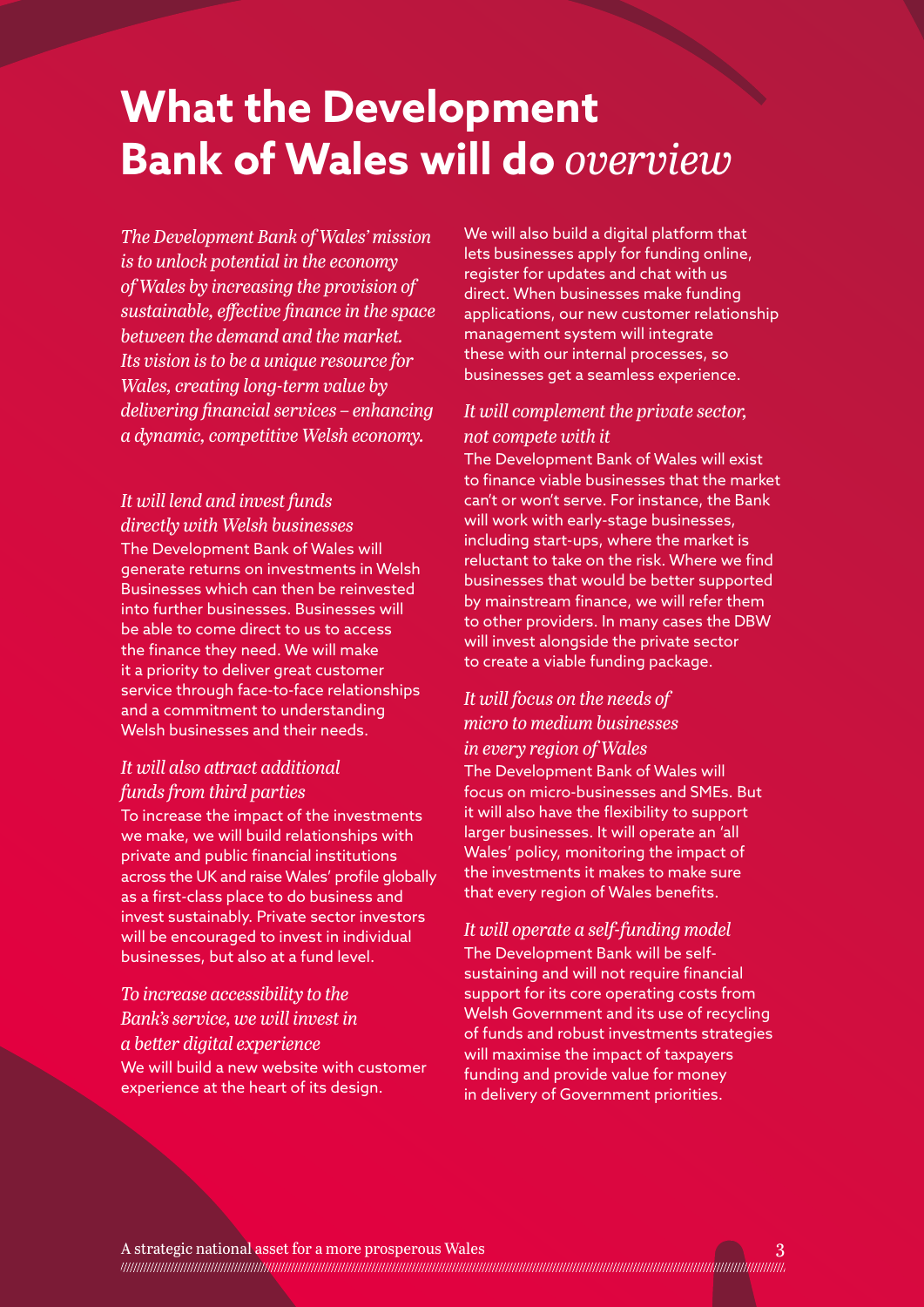# **What the Development Bank will do** *for Welsh businesses*

#### *It will make more money available to Welsh businesses*

The Development Bank of Wales is forecast to invest £400m up to 2021/22. Private sector funds will more than double this figure to £860m. When the Help to Buy Wales scheme is taken into account, the overall impact over five years will be more than £1bn of investment into the Welsh economy.

#### *It will launch new funds and enhance existing ones*

The Development Bank of Wales will continually work to develop new funds and products to meet the needs of businesses in Wales. It will significantly increase the availability of finance across a broad range of funding solutions to ensure that companies can access the right support at the right time for them.

#### *It will offer more tailored and flexible packages*

The Development Bank of Wales will have the flexibility to tailor its support to what businesses need. This may include a combination of debt and equity finance or longer term (patient) capital up to 10 years. The DBW will recognise that each business proposition is unique and will provide support that meets their specific needs.

#### *It will offer 'money plus management'*

As well as making investments, we will focus on maximising the return on those investments – for the businesses themselves, and to ensure we have funds to reinvest in the future. We provide ongoing support to businesses post investment through, working closely with their management teams through dedicated account managers, taking positions on the Board of key equity investment businesses and signposting them to further support as required.

| Current funds<br>(July 2017)                       | Deal range    | <b>Business Lifecycle</b> |           |           |                                | Timing            |                  |                    | Investment<br><b>Type</b> |           | Additional         |
|----------------------------------------------------|---------------|---------------------------|-----------|-----------|--------------------------------|-------------------|------------------|--------------------|---------------------------|-----------|--------------------|
|                                                    |               | Early<br>Stage            |           |           | Growth Succession   Turnaround | Up to<br>10 years | Up to<br>5 years | Up to<br>18 months | Debt                      | Equity    | Non-<br><b>SME</b> |
| <b>Wales Micro</b><br><b>Business</b><br>Loan Fund | $E1k - E50k$  | $\bullet$                 | ٠         |           |                                | $\bullet$         |                  |                    |                           |           |                    |
| Management<br>Succession Fund                      | $£500k - £3m$ |                           |           | $\bullet$ |                                |                   |                  |                    |                           | $\bullet$ |                    |
| Wales Capital<br>Growth Fund                       | $£50k - £2m$  | $\bullet$                 | $\bullet$ |           |                                |                   |                  |                    |                           |           |                    |
| <b>Wales Business</b><br>Fund                      | $£50k - £2m$  | $\bullet$                 |           |           |                                |                   |                  |                    |                           | $\bullet$ |                    |
| <b>Wales Property</b><br>Fund                      | $£250k - £4m$ | $\bullet$                 | ٠         |           |                                |                   |                  |                    |                           |           |                    |
| Technology Seed<br>Fund                            | £50k - £150k  | $\bullet$                 |           |           |                                |                   |                  |                    |                           | ٠         |                    |
| Technology<br>Ventures<br>Investments              | $£50k - £1m$  | $\bullet$                 |           |           |                                |                   |                  |                    |                           | $\bullet$ |                    |
| Rescue and<br>Restructuring                        | $E25k - E2m$  |                           |           |           |                                |                   |                  |                    |                           |           |                    |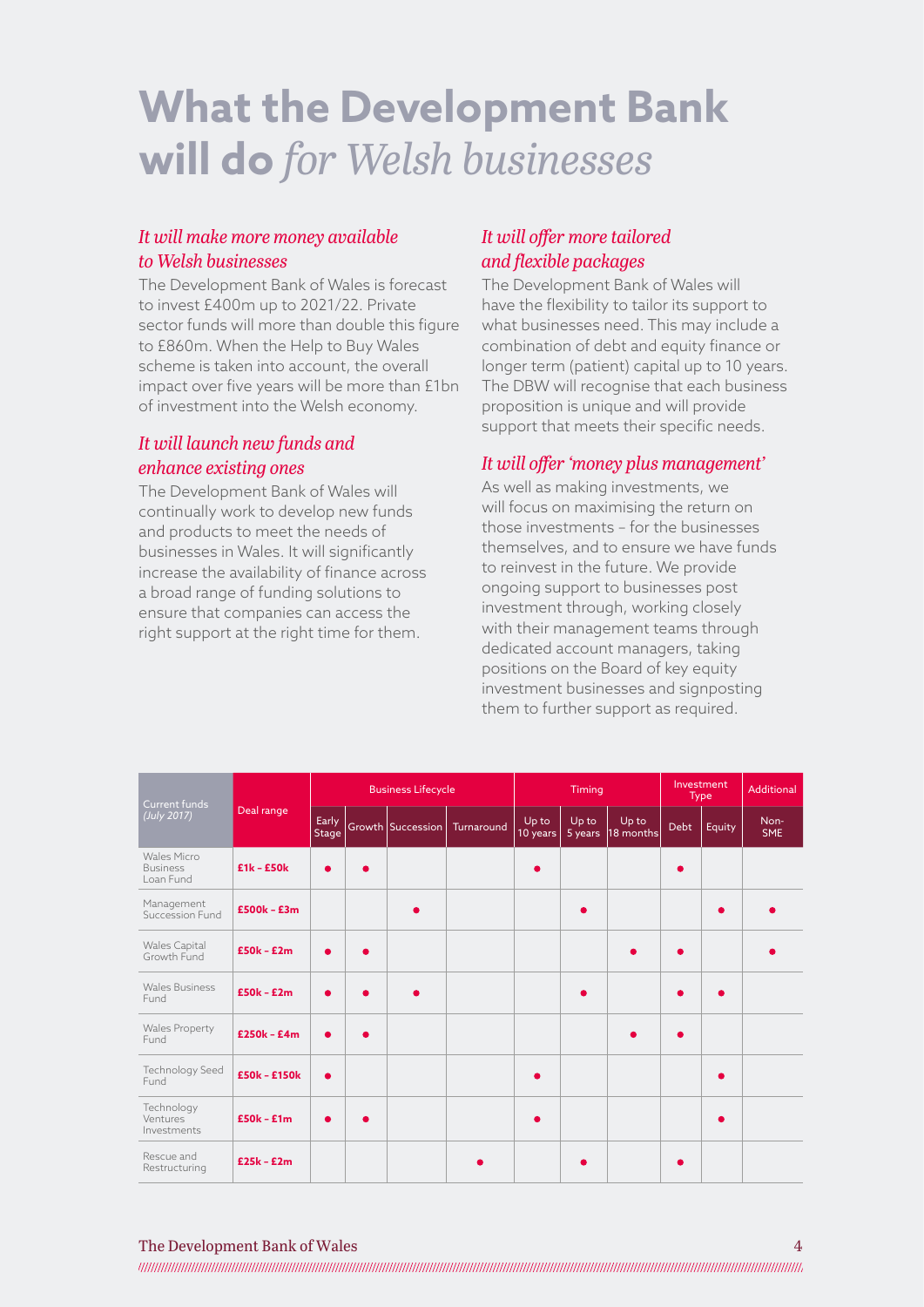# **What the Development Bank will do** *– The broader offering*

#### *It will provide a wider range of products and services*

The Development Bank of Wales will continue to expand its remit beyond its core business of providing loans and investments direct to businesses. It will build on the success of the Help to Buy Wales scheme by providing investment services to support a wide range of Government priorities.

### *Government business support and the provision of finance will be better aligned*

Investment into SMEs is substantially improved where finance and business support are aligned. To make this happen, the Development Bank of Wales will work more closely with Business Wales, making it simpler and easier for businesses to access support alongside funding.

#### *It will create a new Intelligence Unit to drive better understanding of business and their needs*

To make sure funding and support gets to where it's needed, in a way that works for businesses, we will create a new Intelligence Unit, a research department tasked with indepth analysis of the needs and behaviours of micro to medium businesses in Wales.

The Intelligence Unit will produce regular reports tracking the supply of and demand for finance. They will also help us measure the impact of the Bank's investments, on businesses and on the Welsh economy. They will be an open and collaborative team, working with the Office of National Statistics, Cardiff University and other academic institutions, and sharing market intelligence with business schools and publications. This will leave the Development Bank of Wales well equipped to respond quickly and effectively to changing market needs.

### *It will provide a focal point for business growth in Wales*

The DBW will work with mainstream and challenger banks, crowdfunding platforms, and mutual and social enterprises, including co-ops and credit unions, to increase the overall amount of finance available to Welsh businesses. Through a new network, we will identify and encourage potential new angel investors and bring them together into syndicates to increase Angel investment in Wales.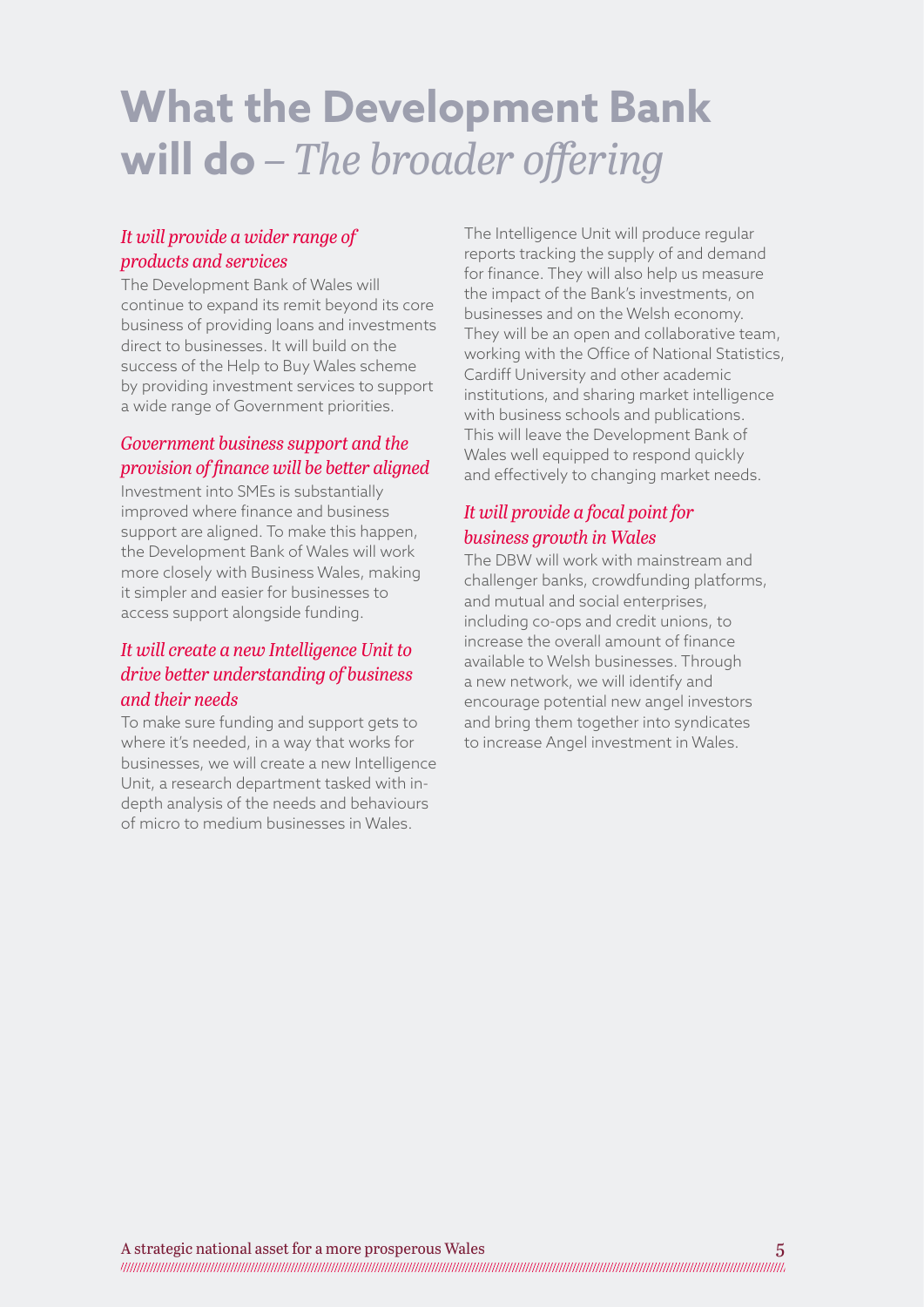# **What the Development Bank will deliver for Wales**

The Development Bank of Wales will become the cornerstone organisation for delivery of public sector financial products, supporting micro to medium businesses in Wales and increasing the supply of finance. It will promote economic development through an adaptable delivery model that is responsive to market needs whilst providing continued value for money for public funds. It will deliver key Welsh Government policy objectives by achieving performance targets and providing investment management and support services across the whole of Welsh Government.

#### *The Development Bank of Wales will enable the Welsh Government to deliver its policy objectives across Wales.*

It will support economic growth and development, so that all sectors and parts of Wales are given the support they need to flourish.

#### *It will invest for social as well as economic impact*

The Development Bank of Wales would target becoming a prominent impact investor, monitoring key performance indicators such as reduction of carbon emissions, employment in deprived areas and previously under-represented groups.

#### *It will make Wales the most attractive place in the UK for SMEs and microbusinesses to start, grow and succeed*

It will be a strategic national asset, giving Wales a competitive advantage when it comes to attracting, retaining and building small businesses.

#### *It will provide investment management services to the whole Welsh Government*

The Development Bank of Wales will make its financial support services available to every Welsh Government department. For example, this will include the potential to support larger scale infrastructure or green growth projects.

#### *To differentiate further from commercial lenders, we will make sure the Development Bank of Wales has a physical presence across Wales*

While our investment in IT will allow businesses to access the Development Bank of Wales' services remotely, the Bank also needs to provide a level of personal interaction that differentiates it from the private sector. This will drive any decisions that are made on office locations. We are exploring the idea of creating a network of 'agencies' across Wales, a network of advisers across all regions, who are well versed in the online application process, and who understand what the Development Bank of Wales offers.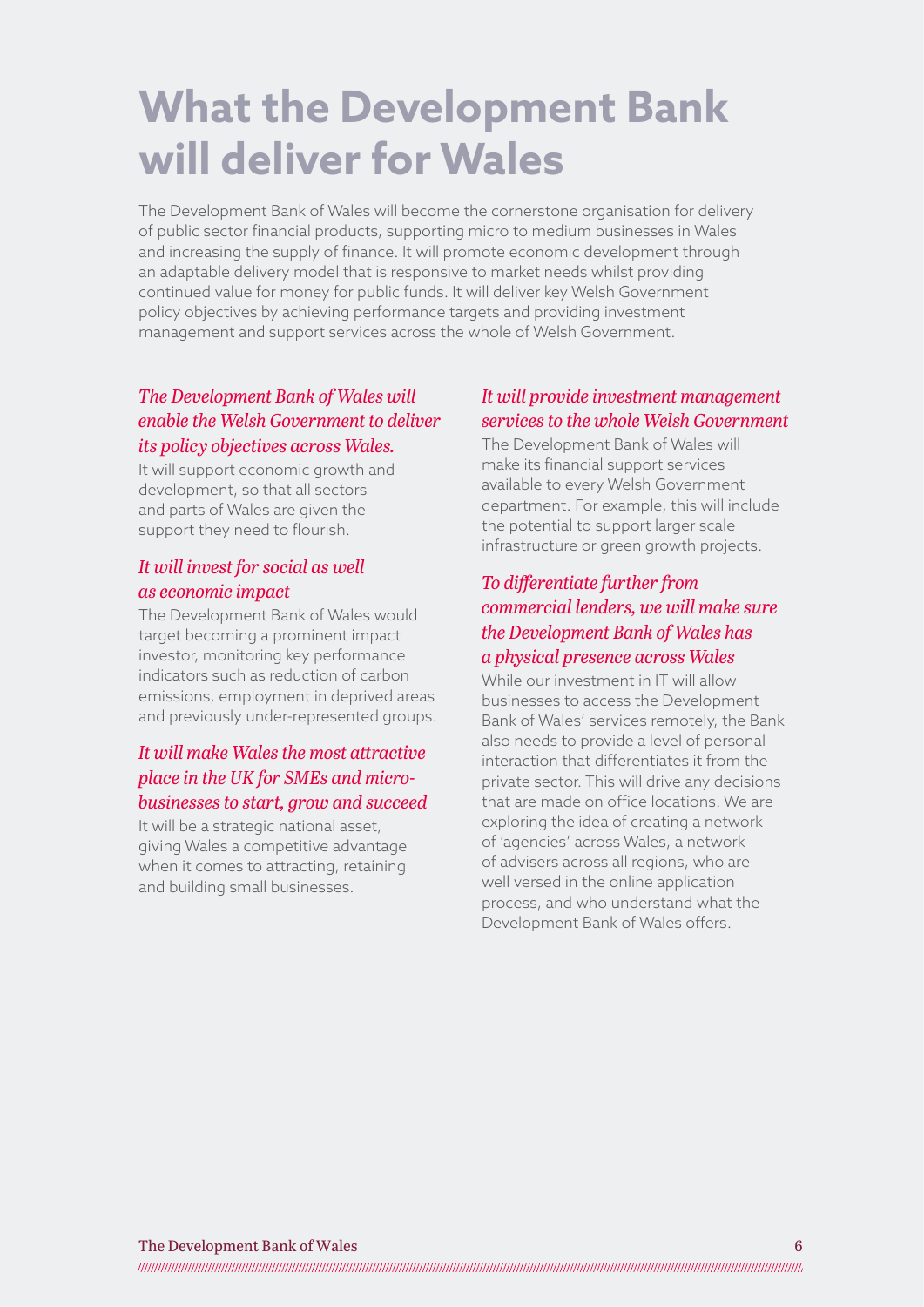#### *A significant step will be establishing a new headquarters in Wrexham*

This will involve consolidating our North Wales offices in Wrexham. At first, we anticipate there will be 20 people based in North Wales, rising to 50 within two years of the Bank's launch. Wrexham will be considered as the preferred site for all new services as they are established, subject to business needs and value for money considerations.

#### *Successful investments now will fund more investments in the future*

The money we lend and invest will flow back into the Bank through returns on our investments. This in turn will create sustainable funds to support more Welsh businesses in the future.

#### *This means more funding for Welsh businesses and the Welsh economy*

The Development Bank of Wales will increase the funding to the Welsh economy, creating an impact in excess of £1bn over five years, (including Help to Buy Wales), with the potential to raise further private sector funding.

#### *A new brand will set new standards in the minds of the Welsh business community*

The Development Bank of Wales needs to be a brand that means something to businesses. The name has been chosen to reflect the new organisation's business activities. But it will also make its purpose, remit and approach clear. Development banks are known as institutions with high standards of transparency and accountability.

#### *It will help businesses create and safeguard thousands of jobs*

By increasing lending and investment into Welsh businesses, the Development Bank of Wales will assist businesses to increase the number of jobs created and safeguarded from the current 3,000 per annum to 5,500 within five years. The Development Bank of Wales will also have a clear focus on delivering higher-quality jobs too.

#### *It will drive more innovation and productivity*

With a focus on creating more high-quality jobs, the Development Bank of Wales will drive more innovation and productivity into the Welsh economy, making better use of a skilled and well-educated population.

#### *That means a more secure and prosperous Wales*

By delivering a more successful and dynamic private sector, creating more wealth and more high-quality jobs, the Development Bank of Wales will drive forward Wales' transformation into a thriving, enterprising and sustainable nation, having a lasting impact on the wellbeing of future generations.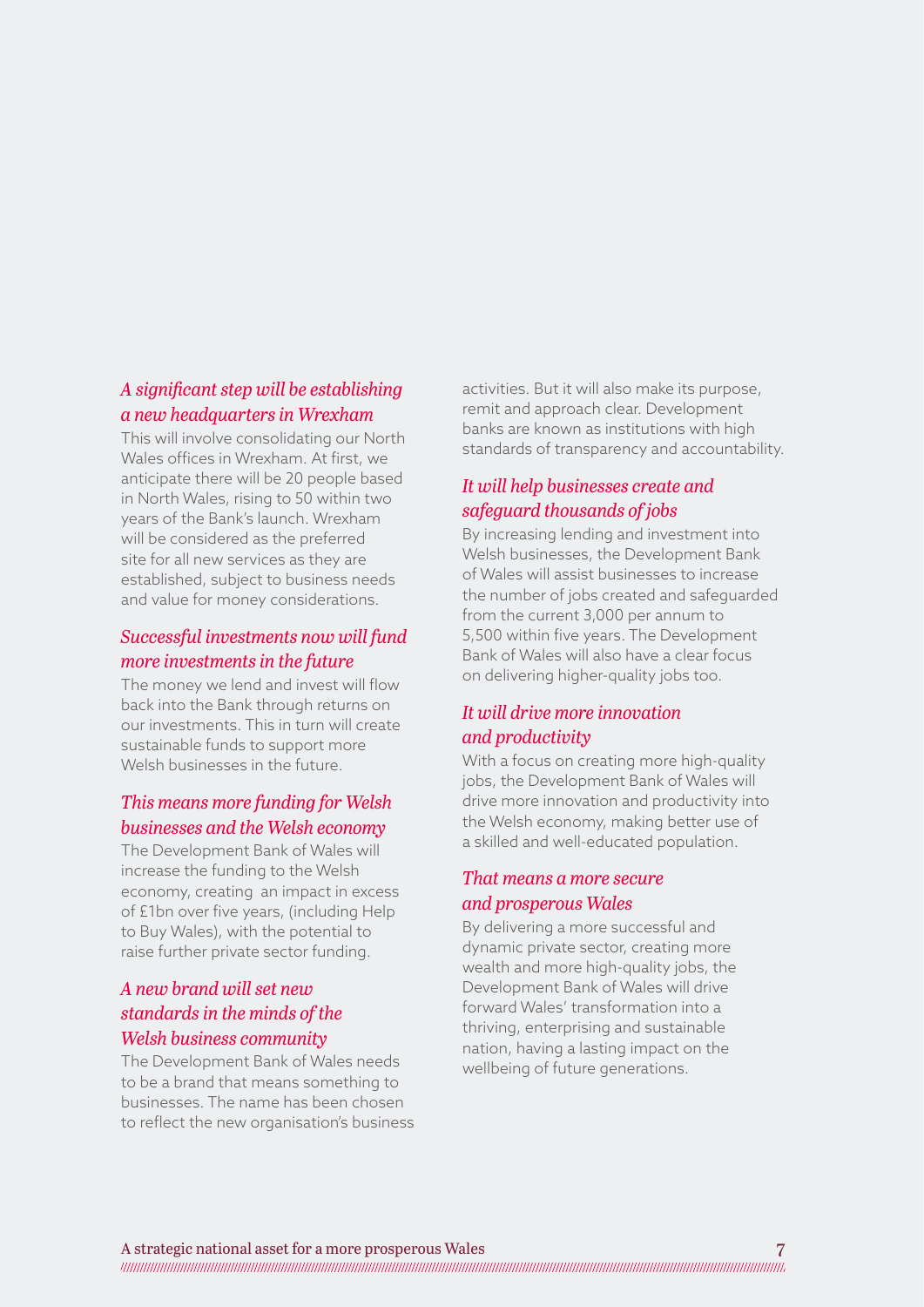# **Establishing the Development Bank of Wales**

*The transition from Finance Wales to the Development Bank of Wales is underway.* 

#### *The Development Bank of Wales will be built on solid foundations*

The creation of the Development Bank of Wales is innovative in approach. It would represent a significant step change from Finance Wales' current business model. Yet despite that, it's low-risk and costeffective in delivery. That's because it will be built on solid foundations – the proven best practice of development banks around the world, and the skills, knowledge and experience of Finance Wales.

#### *It will be governed by an independent Board of Directors, with input from the Welsh Government*

The Board will initially be made up of six Non-Executive Directors and two Executive Directors. It will be chaired by Gareth Bullock, former Group Executive Director of Standard Chartered Bank. Gareth has over 30 years' experience in the financial services sector. The Executive team will be headed by Chief Executive Giles Thorley, a former FTSE 100 CEO and investment executive with over 25 years of finance and senior corporate management experience. The balance of the Executive team has collective experience of over 100 years providing lending and support services to the SME community.

#### *The most critical risk the new Bank faces is securing the funding it needs*

The business model depends on the Bank reaching a larger scale and wider breadth of offering quickly. That is how it will have the impact on the Welsh economy that the business case describes. To make this possible, The Welsh Government is working towards approval of a number of new funds targeted at supporting Welsh businesses.

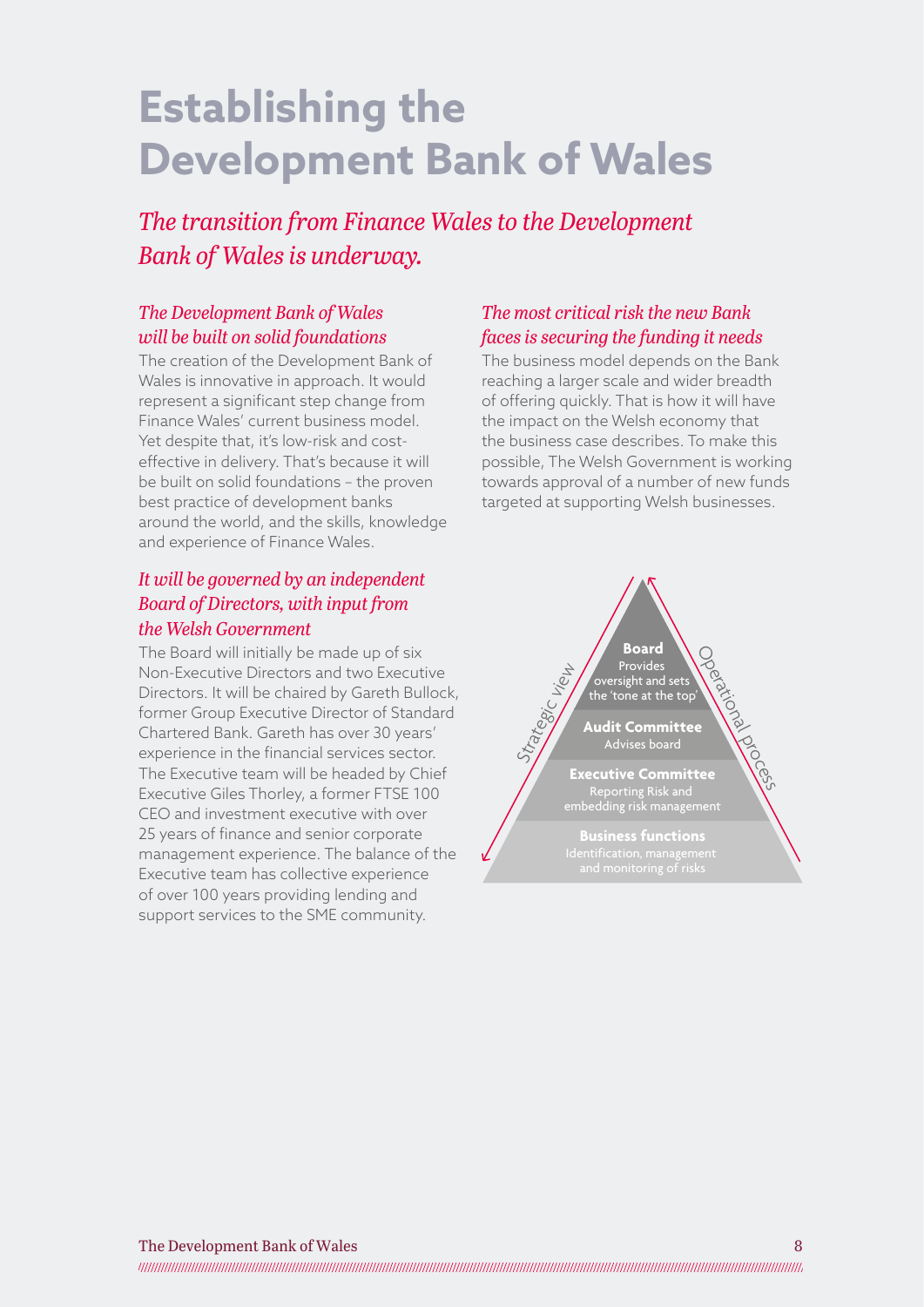# **Timeline and future development**

### **2013**

The *Access to Finance* review explored the availability of funding for small to medium sized enterprises (SMEs) in Wales.

### **2015**

The National Assembly's Finance Wales Inquiry looks into the operation and future role of Finance Wales.

*The Feasibility Study into the Creation of a Development Bank for Wales* concluded that 'a new organisation should be created to manage the public funding of SMEs in Wales that should be along the lines of a public development bank.'

### **Jul 2017**

Finance Wales' business case for the creation of the Development Bank of Wales is approved by Cabinet.

### **2016**

The First Minister announced that the Development Bank of Wales would be a key priority of the fifth Assembly.

continued investment growth

### **Oct 2017**

Launch of DBW alongside new brand and new head office location.

### **Jan 2018**

Head office functional in North Wales.

### **2020**

Annual investment reaches £80m creating a £172m impact with co-investment and 5500 jobs created and safeguarded.

**The following disclosure will become operational from the point the Development Bank of Wales becomes active:** Development Bank of Wales Plc (Banc Datblygu Cymru ccc) is the holding company of a Group that trades as Development Bank of Wales. The Group is made up of a number of subsidiaries which are registered with names including the initials DBW. Development Bank of Wales Plc is a development finance company wholly owned by the Welsh Ministers and it is neither authorised nor regulated by the Prudential Regulation Authority (PRA) or the Financial Conduct Authority (FCA). The Development Bank of Wales (Banc Datblygu Cymru ccc) has three subsidiaries which are authorised and regulated by the FCA. Please note that neither the Development Bank of Wales Plc (Banc Datblygu Cymru ccc) nor any of its subsidiaries are banking institutions or operate as such. This means that none of the group entities are able to accept deposits from the public. A complete legal structure chart for Development Bank of Wales Plc can be found on our website.